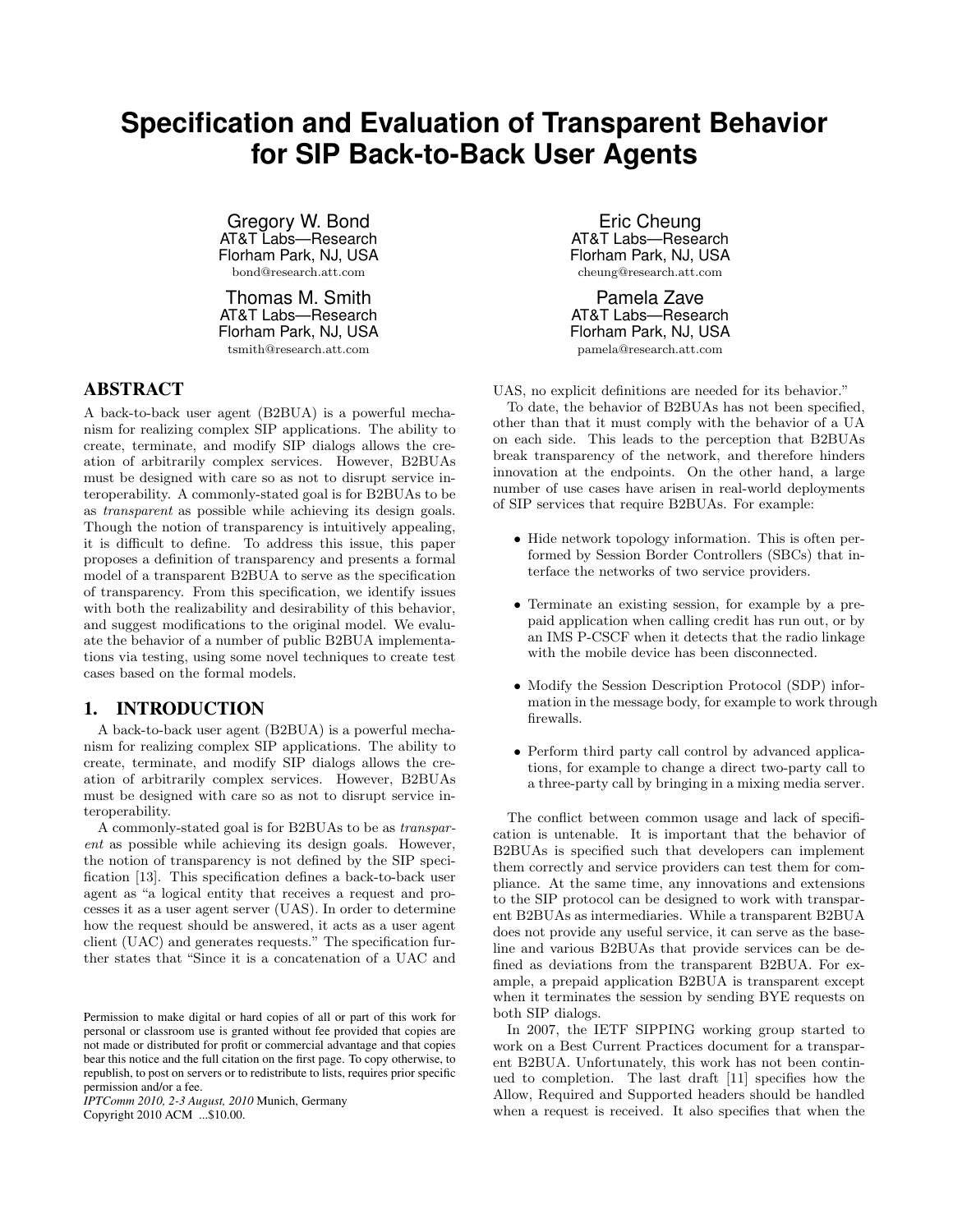B2BUA relays a message certain headers should be generated, and the other headers and message body should be copied.

The SIP Servlet API standard [1] provides limited support for B2BUAs by providing methods for creating an outgoing request to be sent out on the UAC side based on an incoming request received on the UAS side. It specifies that the implementation must copy the headers from the incoming request to the outgoing request (with a few exceptions). However, the SIP Servlet API standard does not further specify any transparent B2BUA behavior.

The purpose of this paper is to provide a firmer foundation for B2BUAs in SIP by providing a rigorous and pragmatic specification of transparent behavior. This entails a number of contributions.

First, we show that it is difficult to define what "transparency" means, even on an informal and intuitive basis. After examining the alternatives, we settle on a pragmatic working definition (Section 2).

Second, we formalize our informal definition (Section 3). Message sequencing is formalized in terms of an executable model in Promela, the language of the Spin model checker. Message contents are described in terms of header values. To provide an environment in which the B2BUA model can be analyzed and verified automatically, we also developed new formal models of SIP user agents. Because of the use of model checking, all of the Promela models are guaranteed to be complete, consistent, unambiguous, and correct with respect to well-defined criteria.

Third, we demonstrate the pragmatic use of our specification by evaluating existing B2BUA implementations (Section 4). Because manually generated tests are not sufficient, we generated a suite of 2,408 tests automatically from the formal UA models. We then ran both manually and automatically generated tests, using automated testing tools, on the available implementations. None of the implementations comply fully with the B2BUA specification. This shows that implementing a correct B2BUA is difficult, and that comprehensive testing is necessary to ensure the correctness of implementations.

Overall, this research shows that judicious use of specification, analysis, and testing tools can greatly improve the quality of SIP components and SIP-based applications. Although our research needs to be extended in various ways, further work is amply justified by the initial results.

# 2. DEFINITION OF TRANSPARENT BEHAVIOR

What does it mean for a B2BUA to behave transparently? Transparency is an appealingly intuitive concept, but it is not easy to give it a rigorous definition.

In general, there are two approaches to definition. An operational definition of transparency would focus on the behavior of the B2BUA itself. An observational definition would define transparent behavior of a B2BUA as observed by its environment, which consists of the UAs at the far ends of its two dialogs. The advantage of an operational definition is that it is easy to tell whether a specific B2BUA satisfies the definition. One advantage of an observational definition is that it corresponds most closely to the intuitive notion of transparency. Another advantage is that it allows the most freedom in implementing B2BUAs.

In this paper, *pure propagation* refers to the following behavior of a B2BUA: receive a message in one dialog, and send it unchanged in the other dialog. A possible operational definition is, "A transparent B2BUA applies pure propagation to each received message, and does not send any messages that are not propagated."

Pure propagation cannot be correct transparent behavior because a B2BUA must change propagated messages in straightforward ways, such as modifying the Call-ID header and tag parameters to match the unique identifiers of each dialog. These changes to message content are specified in Section 3.2.

In this paper, propagation as a B2BUA behavior is the same as pure propagation, except with necessary header changes. A revised operational definition is, "A transparent B2BUA applies propagation to each received message, and does not send any messages that are not propagated." This definition does not work either, because it sometimes violates the SIP standard in the individual dialogs. Section 3.1.3 describes these situations.

Unfortunately, a rigorous observational definition is even harder to find than an operational definition. It could require that the presence of the B2BUA be undetectable by the far endpoints, but that is not achievable, even when real-time delays and header changes are excepted (see Section 3.1.3).

An observational definition should require that the media sessions between the far endpoints be the same whether there is a B2BUA present or not, because controlling media sessions is the primary purpose of SIP. To formalize this successfully, it would be necessary to define "the same" so that it generalizes over the nondeterministic behavior of the network between the far endpoints, which can affect endpoint behavior and media sessions even when there is no B2BUA. Also, a definition of transparency based on media sessions would be necessary but not sufficient—SIP signaling accomplishes more than just controlling media sessions.

In this paper we use a pragmatic definition of transparency that lies somewhere between the two extremes. A B2BUA is transparent if and only if:

- It acts as a standards-compliant UA in both dialogs.
- Its behavior within the two SIP dialogs is to propagate each message, and to not send any messages that are not propagated, except when this behavior would violate the protocol in either dialog.
- When its behavior is an exception to the basic rule, its behavior minimizes the effect of its presence between the far endpoint UAs.

The first two points are operational and precise. The third point is observational and rather vague.

We feel that this definition, despite its flaws, has enabled us to make progress toward understanding transparency. We regard it as an interim result, to be replaced in the future by a more precise observational definition.

# 3. SPECIFICATION OF TRANSPARENT BEHAVIOR

Our study covers the basic version of SIP defined in RFC 3261 [13], plus info [3] requests. Info requests allow applicationlevel mid-call signaling without affecting dialog state, and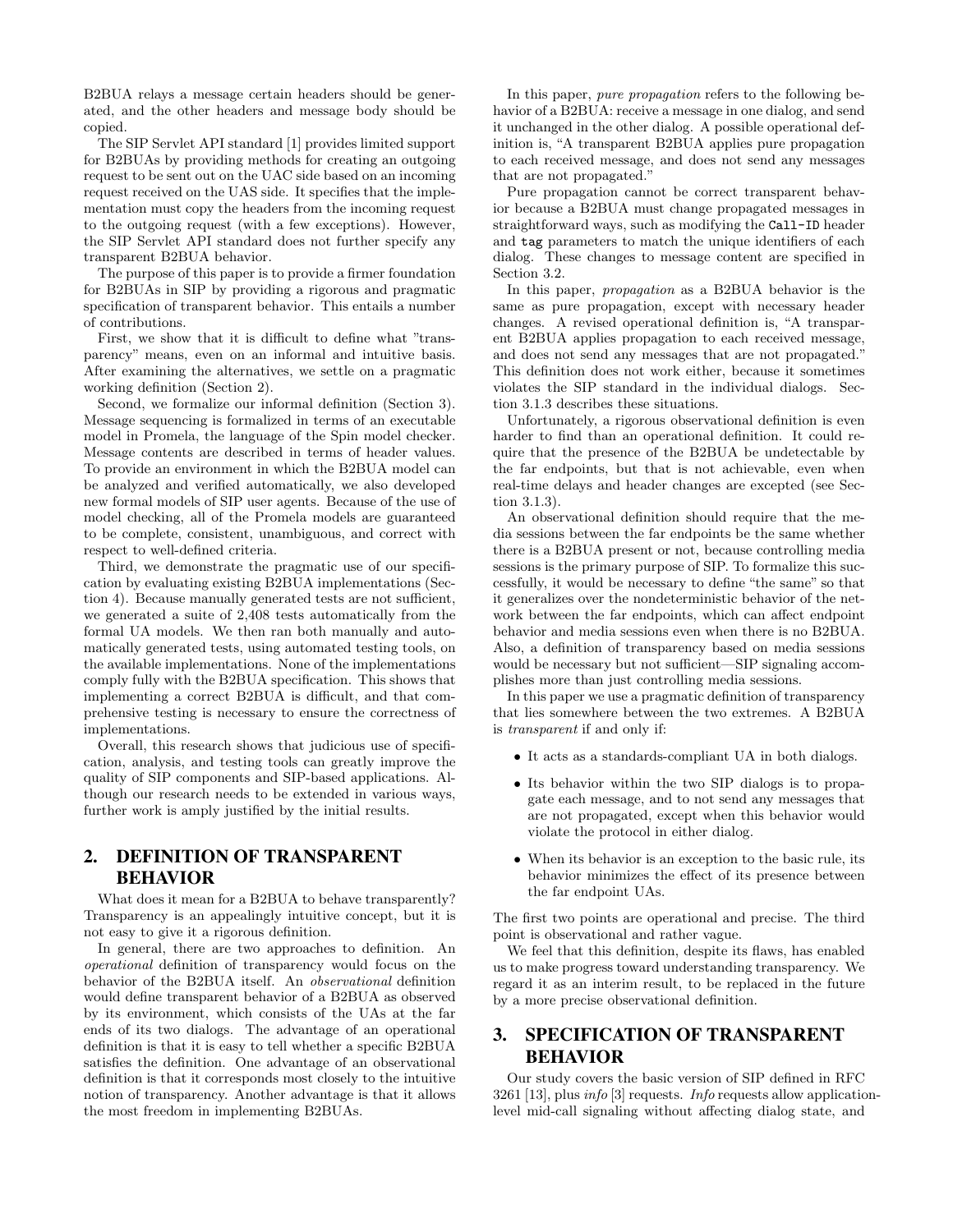are used extensively for PSTN–SIP interworking and media server control.

# 3.1 Message Sequencing

### *3.1.1 Method of Study*

Message sequencing is an aspect of behavior. It is concerned with when a user agent can or must send a message, and what messages a user agent might receive at any given time. We study message sequencing by means of formal modeling and analysis.

In the sequencing view a message is identified primarily by a type, which is a member of an enumerated set. The request types within our scope are invite, ack, cancel, info, and bye. The possible responses to these requests are categorized in an enumerated set according to the level of detail needed. For example, the possible responses to an info request are categorized as infoDVR or infoRsp.

The infoDVR category consists of 408 (Request Timeout) and 481 (Call/Transaction Does Not Exist) messages in response to an info. The name stands for Dialog Vanished Response, because both of these indicate that the dialog is gone. The infoRsp category consists of all other responses, whether successful (200) or failing (3xx-6xx). In the models, there is a need to distinguish between DVR responses and all other responses, because they are handled differently by the models. There is no need to distinguish between successful responses and other failing responses, because (from the perspective of our models, see Section 3.1.2) they are simply passed to the user.

Secondarily, messages that can carry SDP are categorized as carrying offer, answer, or none in their SDP fields. All other aspects of message content are discussed in Section 3.2, and are not included in the sequencing models.

In a previous study [18], we used formal modeling in the Promela language and verification with the Spin model checker [7] to investigate invite dialogs in SIP. We wrote nondeterministic models documenting all possible behaviors of the two user agents (caller UA and callee UA) during an invite dialog. To validate the models with respect to the RFCs, we included pointers to those documents. We used a suite of formal analysis and verification techniques to ensure that the models were complete and consistent according to specific definitions of those terms. We also wrote a large number of in-line assertions expressing our assumptions and understanding of the protocol, and verified automatically that the model was correct according to those assertions. These validation and verification techniques are described in detail in [18].

Our study of B2BUAs builds on this previous work. First, we improved our UA models in various ways. The endpoint UAs are the environment of a B2BUA, so they must be understood as well as possible. Most importantly, we added UA failures as manifested by 408 and 481 messages.

The new models are described in Section 3.1.2, and are available on the Web [5]. Some readers may be surprised at their complexity—the original intent was for SIP to be a "simple" protocol, but simplicity is long gone, even for the basic version studied here. The important point is that, faced with this unavoidable complexity, we must take advantage of available technology such as model checking to help us deal with it.

Our specification of transparent behavior of a B2BUA also

takes the form of a Promela model. Unlike the UA models, it is a deterministic program, prescribing exactly what the B2BUA should do in each circumstance. It has been subjected to all the same analysis and verification activities as the UA models. This means that it is guaranteed to be complete, consistent, and unambiguous. It is also guaranteed to preserve a large number of correctness assertions evaluated at control points within the UA and B2BUA code.

The B2BUA model (in two versions) is described in Sections 3.1.3 and 3.1.4, and is available on the Web [5].

#### *3.1.2 The User-Agent Models*

We assume that message delivery is reliable and FIFO in each direction, because without this assumption a number of significant new problems arise [18].

The UA models are more complete with respect to RFC 3261 than our previous models. They include early media, 408 and 481 messages, and timeouts in the callee UA waiting for an ack to a successful initial invite. In the modeled behavior, failure of one UA is detected when the failed UA does not respond to a request from the live UA. Simultaneous failure of both UAs is not represented, however.

Because our primary goal is to help people program B2BUAs, SIP is modeled from the viewpoint of the transaction user in RFC 3261. According to RFC 3261, 100 (Trying) messages, retransmissions, and acknowledgments after invite failures are all handled exclusively by a lower-level transaction layer of the protocol stack. This means that they need not be present in our models.

As mentioned previously, the UA models are highly nondeterministic. There are four major causes of nondeterminism. First, nondeterminism can reflect user choice. For example, after sending an initial invite, a caller UA can choose to send a cancel message or wait for the response to the invite. Second, nondeterminism can represent the possibility of failure. Whenever a UA is due to respond to a request, the UA model can send the request or else fail. Third, nondeterminism can reflect concurrency. The two UAs and message channels between them are distributed and largely independent, so their events can be interleaved in arbitrary ways. Fourth, nondeterminism can reflect implementation freedom. For example, on receiving a cancel message when it has not yet responded to the initial invite, a callee UA must send both a 200 response to the cancel and a failure response to the invite. The order is not specified, however, so the model has a nondeterministic choice between the two orders.

We have made every effort to read RFC 3261 closely and interpret it correctly, but this is difficult to do because the RFC is informal, incomplete, and vague in many places. Our formal models have precise semantics and are guaranteed to be complete; they are organized so that a specific answer to a specific question is always easy to find. With the help of the SIP community they can be improved until they are declared correct by consensus, at which time they can serve as valuable appendices to the RFCs.

In the remainder of this section we discuss some specific aspects of UA behavior that are important for B2BUA behavior.

During a confirmed dialog, either UA can send an invite message to alter the session description (specification of the media channels). Because there is only supposed to be one such re-invite transaction at a time, a re-invite race occurs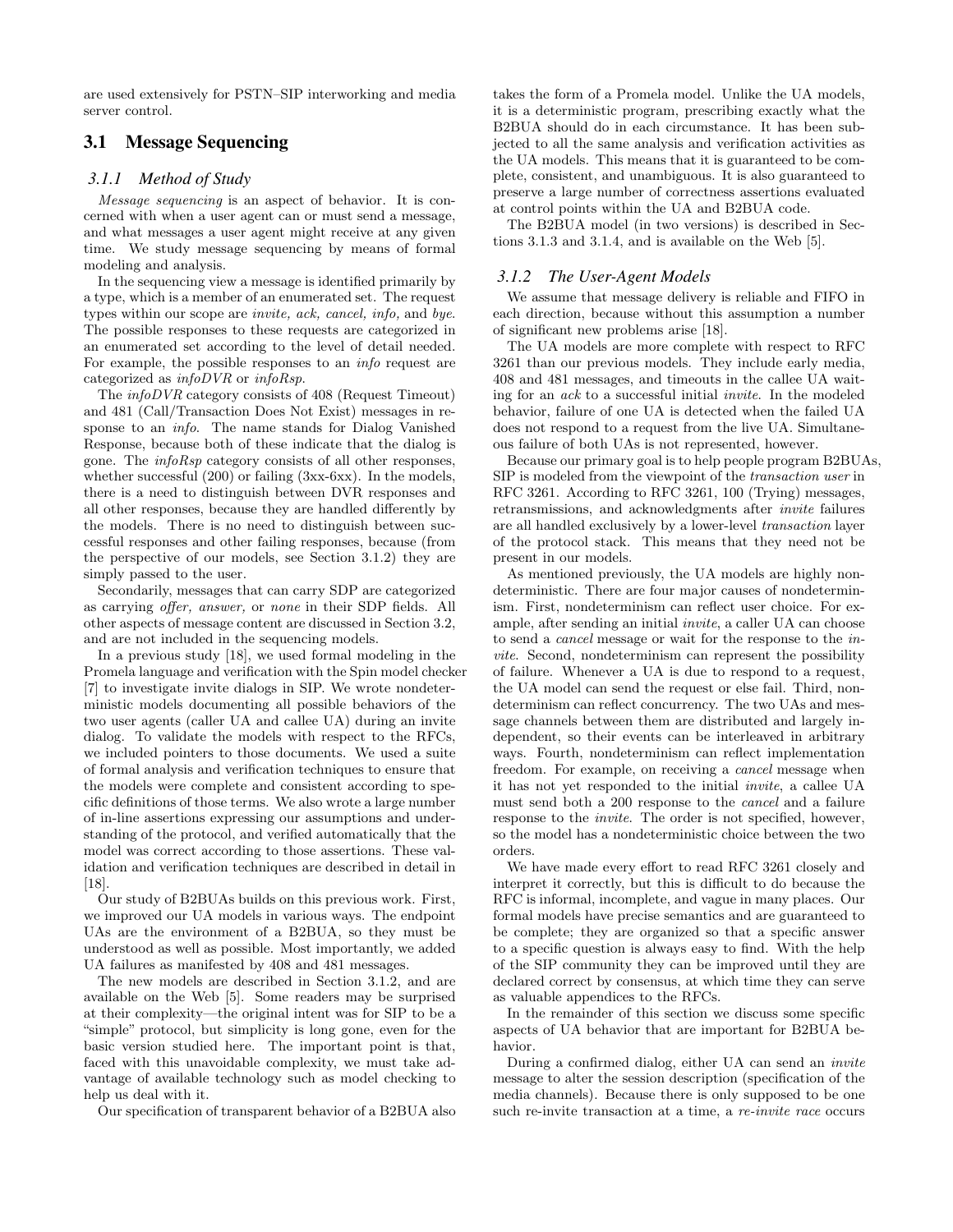if both UAs re-invite at about the same time.

A typical re-invite race is shown in Figure 1. Each UA knows there is a race as soon as it receives invite after sending *invite*. Each UA responds with  $inv491$  (a 491 message in response to an invite), so that both re-invite requests fail. Although each UA is free to try again at a later (and different) time, our models do not show any relationship between the earlier and later re-invites.



Figure 1: A re-invite race.

On receiving any invite (initial or re-invite) message, a UA need not respond immediately. This provides time for the UA to get instructions from a human user if necessary. In the models, a UA receiving an *invite* goes into an *invited* or reInvited state. In these states the UA can send or receive other messages. At any time, however, it has the choice to send a final response to the invite.

An invite transaction can take two forms with respect to the offer/answer exchange [12]. These two forms are illustrated in Figure 2 by re-invites from the callee UA. On the left, the invite message carries an offer and the inv200 carries an answer. On the right, the invite message does not carry an offer, but rather solicits an offer from the other UA. In this form the inv200 carries the offer, and the ack message carries the answer.

On the left, the caller UA leaves the reInvited state after sending *inv200*, even though it has not yet received the *ack*. Because the offer/answer exchange is complete, even before receiving the ack it can send a new invite message to begin a new re-invite transaction [12].

Any time after sending the initial invite and before receiving a final response to it, a caller UA can send cancel to cancel the transaction and abort the dialog. A cancel race occurs if the cancel message arrives at the callee UA after the callee UA has sent a final, successful response to the invite.

A typical cancel race is shown in Figure 3. The caller UA knows there is a race as soon as it receives inv200 (a 200 message in response to an invite) after sending cancel. Having failed to cancel the initial transaction, it ends the dialog by sending a *bye* instead. Later it receives *canc200* sent by the callee UA.

For all requests, a DVR response in the model corresponds to either a 408 or 481 response. In the models, a failing UA sends a DVR response and then enters a state in which it no longer communicates except to send additional DVR responses.

This modeled behavior corresponds quite closely to the actual behavior of a UA that fails and restarts, having lost dialog state. The restarted UA will respond to all subsequent requests for that dialog with 481 messages.

The modeled behavior corresponds more loosely to the



Figure 3: A cancel race.

actual behavior of a UA that fails and does not restart. In this case, obviously, the dead UA does not send any messages. Rather, the transaction layer of the live UA generates a 408 response for the transaction user to see. Thus a UA's sending 408 messages at and after failure is a modeling trick ensuring that one UA gets 408 responses when and only when the other UA has failed.

On receiving a DVR response, a UA that has not already sent a bye is supposed to send a bye. This causes two difficulties in the callee UA. First, the callee UA can receive a 408 or 481 response to an info message when it is still in the invited state and cannot legally send a bye. In this case we have the callee UA send a failure response to the initial invite.

Second, the callee UA can receive these responses to *info* requests when it has already sent an inv200 for the initial invite but has not yet received the corresponding ack. It cannot legally send a bye in this case, either. It becomes blocked until it receives an ack or ack timeout, at which time it sends the bye.

Modeling reveals that a queue of messages in transit from one UA to the other can grow to size 7 (even though the model allows only one provisional response and only one outstanding info request). In this unusual scenario, one UA generates the message sequence inv200, invite, info, bye and then is suspended for a long interval. During this interval the other UA receives the 4 messages and processes them to generate the following sequence:  $ack, inv200, infoRsp, info,$ invite, bye, bye200. Of these 7 messages, 4 are responses to the 4 queued messages, and 3 are new requests.

#### *3.1.3 The Back-to-Back User Agent Model*

Our model of a back-to-back user agent is a deterministic Promela program that acts as a callee UA in one dialog and a caller UA in another. It is proposed as a specification of correct transparent behavior.

Whenever possible, the transparent B2BUA reacts to receiving a message from one dialog simply by propagating it. The remainder of this section discusses the situations in which this is not possible, and how the B2BUA can deal with the situation safely.

A typical re-invite race is shown in Figure 4. When the B2BUA receives an invite from the right, it cannot forward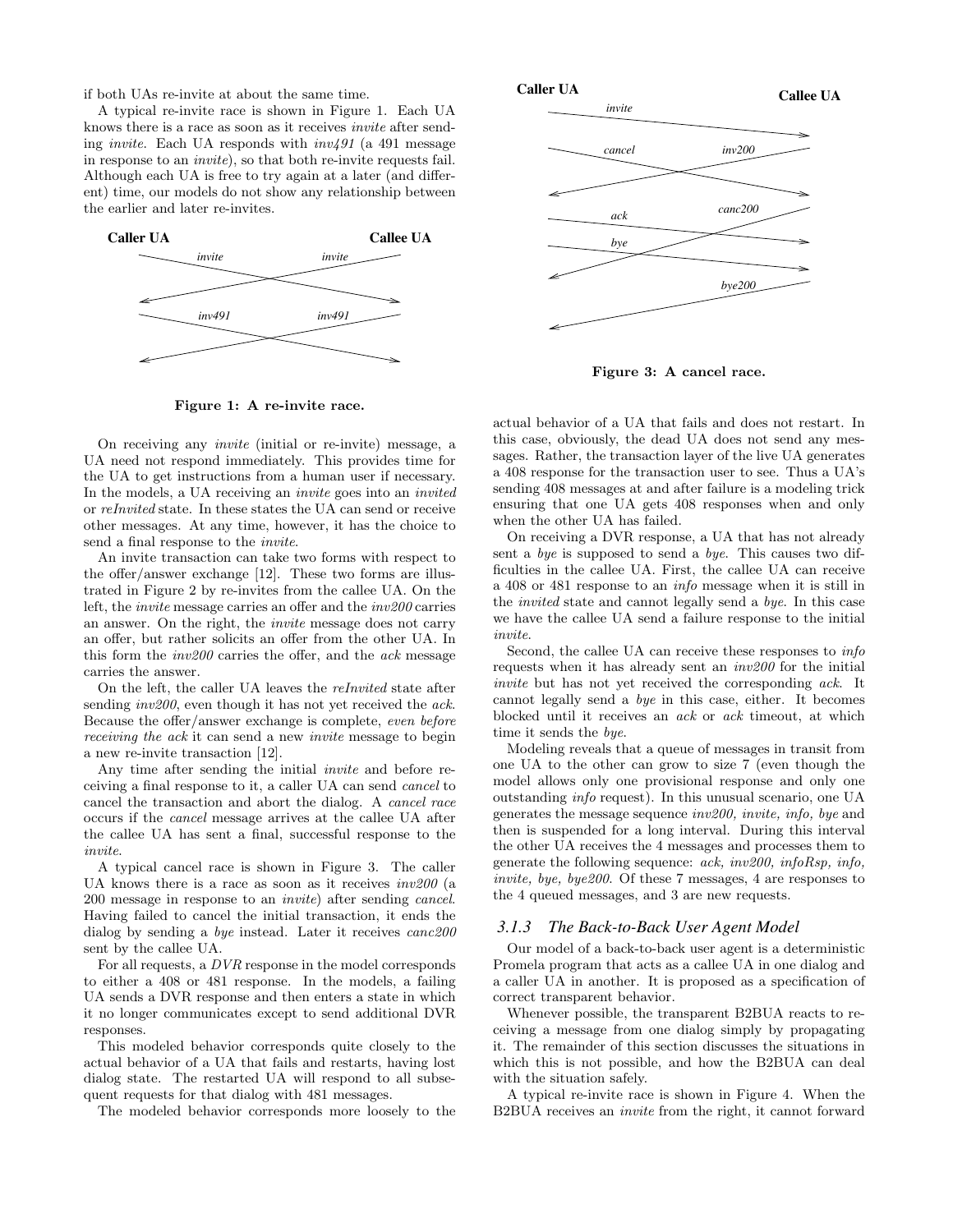

Figure 2: Two ways the callee UA can re-invite, with local states of the UAs shown. These transactions can also be initiated symmetrically by the caller UA.

it to the left, because it would violate the SIP protocol in the leftmost dialog by knowingly creating a re-invite race. Because it knows that there is a race, it generates an  $inv491$ response instead. After that point it can resume propagation of messages.

As a result of the presence of the B2BUA, the endpoint caller UA on the left receives  $inv491$  without having received a racing invite—something that could never happen in a simple dialog. This illustrates the point that "transparent behavior" cannot be defined as "undetectable behavior."

In Figure 4 the B2BUA absorbs a request (rather than propagating it) and generates its own response to the request. This deviation is benign for two reasons: (1) if the B2BUA had propagated the request, the request would not have changed the state of the UA that received it; and (2) both endpoint UAs receive the same responses to their requests as they would have received without the B2BUA.

A B2BUA can never simply propagate cancel requests, because cancel requests are "hop-by-hop". On receiving a cancel from the left, a B2BUA must immediately generate a response in the leftmost dialog. If the B2BUA also sends a cancel to the right and receives a response from the right, then the B2BUA must absorb the response. This behavior is shown in Figure 5.

In one form of cancel race, cancel and inv200 messages cross in the left dialog. This means that the B2BUA receives the cancel after it has already propagated inv200 to the left, so that the dialog on the left of the B2BUA looks like Figure 3. There is no point to propagating cancel to the right, and it would also be illegal to do so because the dialog to the right has been confirmed. The B2BUA must simply absorb the cancel and generate canc200 as a response.

Cancel races detected on the right of the B2BUA do not require a transparent B2BUA to behave differently than in Figure 5. If the cancel arrives at the callee UA too late, then the calle UA may have already sent inv200. As with invFail in Figure 5, the B2BUA simply propagates inv200.

The B2BUA can receive a request (for example a re-invite) from a dialog after it has received a bye from the other dialog and propagated it to the requesting dialog, as shown in Figure 6. If the B2BUA were to propagate the new request (in Figure 6, to the right), it would be sending a new request

in a dialog that has already seen a bye. In our opinion this is clearly wrong and should be illegal, although we cannot find a specific prohibition in RFC 3261. Instead of propagating the invite, the B2BUA should absorb it and generate invFail. If the B2BUA had propagated the invite, it would have had no effect on the state of the callee UA.



Figure 6: A late request arrives at a B2BUA.

Similarly, the B2BUA cannot propagate a provisional response by sending it in a dialog that has already seen a bye. In this case the B2BUA absorbs the message without generating any other message.

#### *3.1.4 A Modified B2BUA*

The pure B2BUA described in Section 3.1.3 propagates messages whenever propagation is legal. Unfortunately, it is a specification that cannot be implemented in a SIP Servlet container. The reason is that the SIP Servlet standard [1] mandates handling cancel requests in a different and less transparent way.

Because of the importance of the SIP Servlet containers as platforms for SIP applications, we provide a modified model to serve as an alternative specification of a transparent B2BUA. The modified specification is compatible with the SIP Servlet standard.

Figure 7 shows how the modified B2BUA handles a cancel. Provided that the cancel is not too late in arriving at the B2BUA (see Figure 3), the B2BUA immediately generates invFail to the left, ending that dialog. It also sends the cancel to the right.

In the scenario shown in Figure 7, there is a cancel race on the right, so that the B2BUA receives inv200 from the right and generates bye to the right. If there were no race, it would receive invFail from the right and simply absorb it.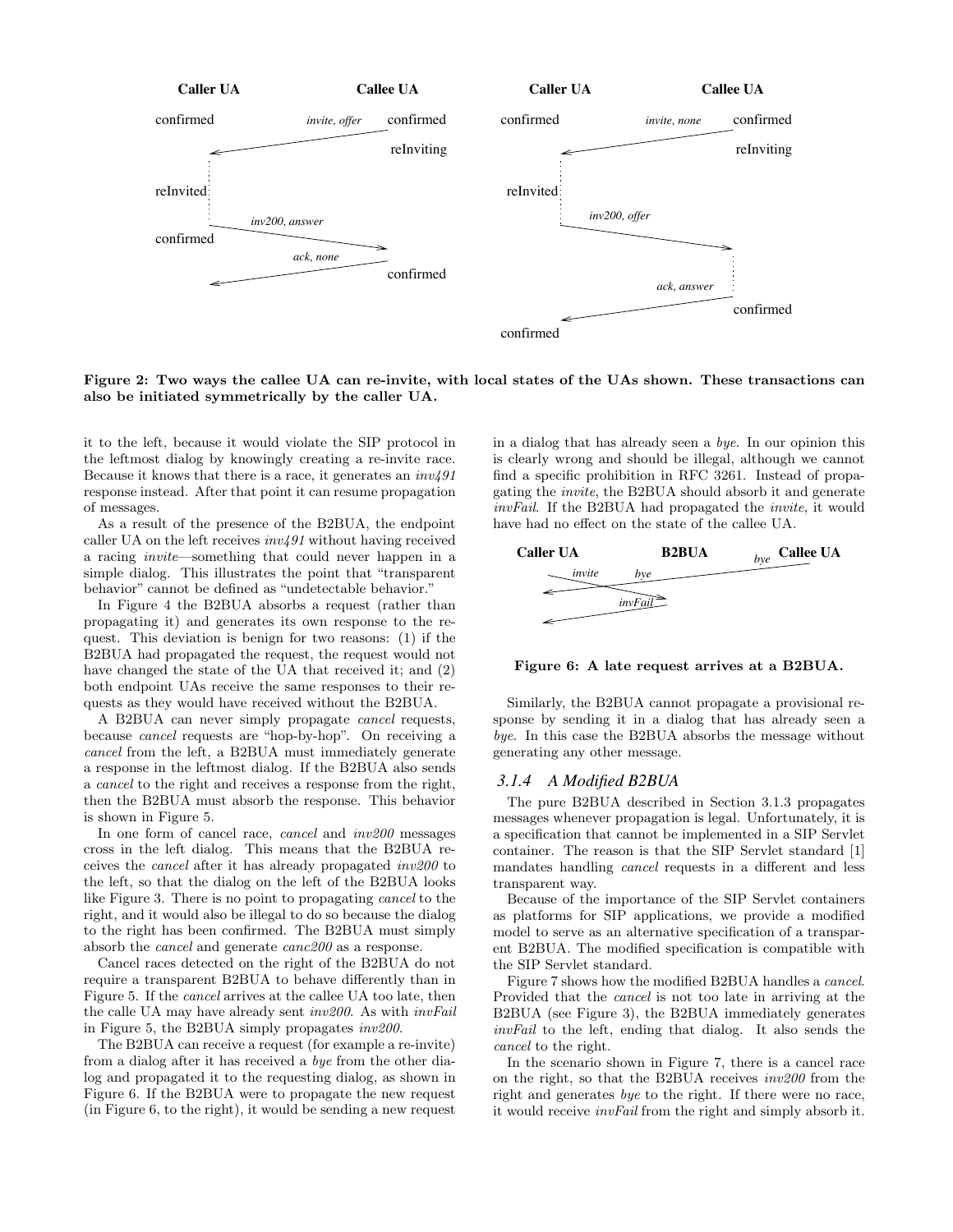

Figure 4: A re-invite race in the presence of a B2BUA.



Figure 5: Canceling in the presence of a B2BUA.

When the modified B2BUA generates *invFail*, it creates a situation in which its two dialogs are in different and incompatible states. From that point on, there is no message propagation, and the B2BUA handles the two dialogs separately.

Although the modified B2BUA does not satisfy our interim definition of transparency, it has other advantages, such as responding faster overall to a cancel request. This points to a potential benefit of finding a better definition of transparency. If the definition were more observational, it would allow more freedom in the implementation of B2BUAs. This would give application and platform developers the room to design better B2BUAs, with improved efficiency and possibly other desirable properties.

## 3.2 Message Content

In order to achieve transparency, the message content, as well as sequence, must be preserved. Message content includes the headers of a SIP message as well as the body. A minimal number of headers are mandated by RFC 3261; other headers are specified in a variety of RFCs. Finally, it is always possible for a SIP UA to include so-called private or extension headers. Message bodies convey information in a wide variety of contexts, for example, descriptions of media connectivity, conveyed via SDP; carriage of instant messages (IMs); or carriage of commands and associated responses between a UA and a media server.

As discussed in Section 1, [11] begins to address the issues of transparency with respect to message contents. The recommendations in this section generally accord with that document; however that document also discusses issues that are outside the scope of this paper.

For correct propagation of the message, the body must be copied from the incoming message to the outgoing message. Furthermore, with the exceptions noted below, all headers in the incoming message should be copied to the outgoing message.

Part or all of three headers are used to provide a unique dialog identifier: the value of the Call-ID header along with the values of the tag parameter of the From and To headers. Due to requirements for global uniqueness, these values cannot be re-used in a new dialog; the B2BUA must generate its own unique values.

The Via and Contact headers are used for hop-by-hop message routing, and thus should not be copied. Similarly, if the topmost Route header in an incoming request targets the B2BUA, it should not be copied. The Record-Route header applies to a dialog; since the B2BUA terminates two dialogs, it is responsible for adhering to any routing requirements of this header in the two dialogs, but the header should not be copied between dialogs.

The B2BUA must inspect Allow, Supported, and Required headers and modify them accordingly to reflect the capabilities of the B2BUA. The Max-Forwards header is used to detect routing loops. If the value of the header in an incoming request is greater than 0, the B2BUA should decrement the value of the header by 1 for the propagated request; otherwise the B2BUA should reject the request.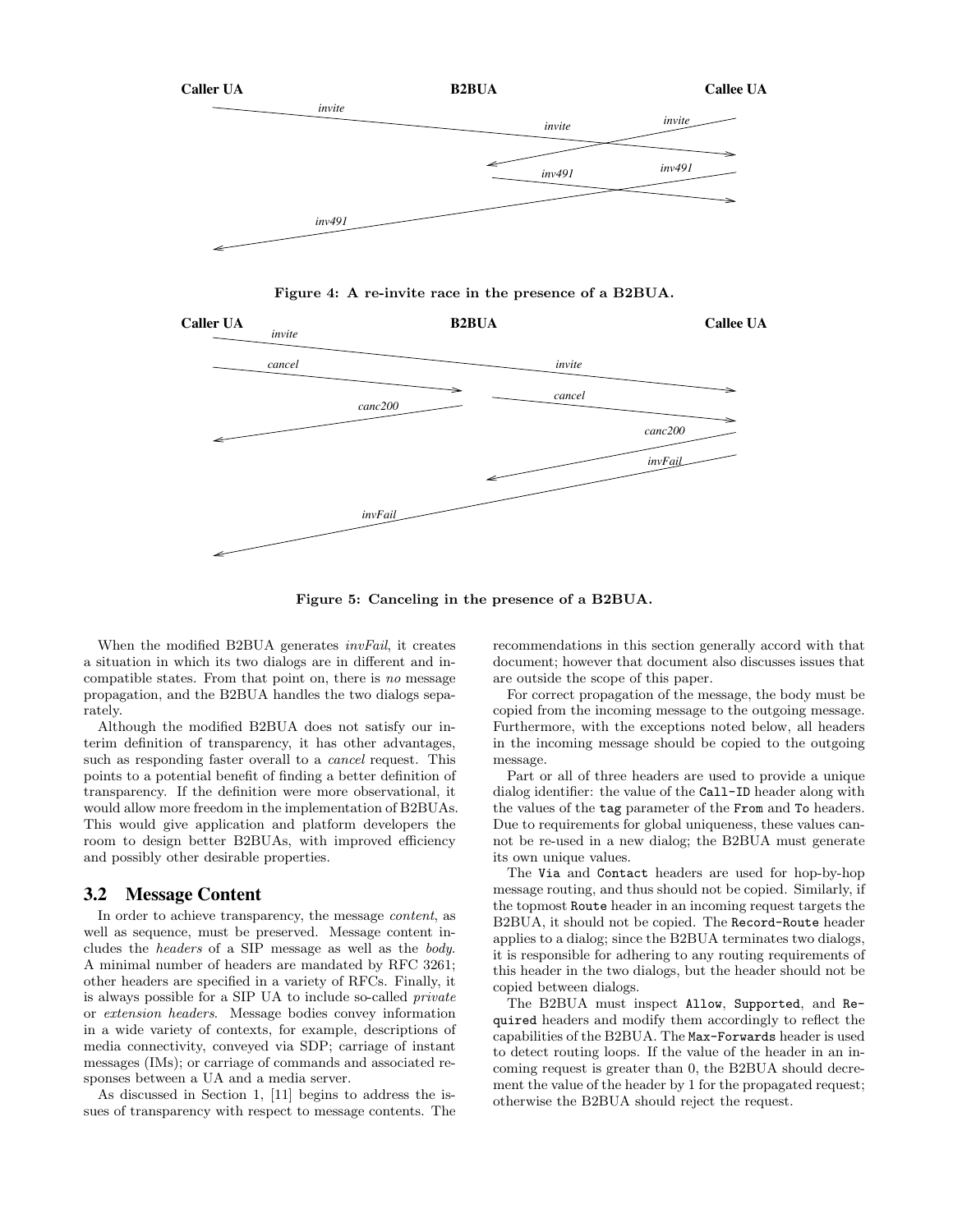

Figure 7: A cancel race in the presence of a modified B2BUA.

# 4. EVALUATION OF IMPLEMENTATIONS

After we completed the specification of the correct behavior of a transparent B2BUA and wrote a Promela program to formally model the behavior, we undertook the task of testing existing B2BUA implementations to evaluate if they comply with the specification.

#### 4.1 Systems Under Test

Our evaluation is restricted to implementations that (1) are built on the SIP Servlet API, because it is the dominant standard for SIP application development; and (2) have source code freely available for inspection and use, so that users of these implementations may make use of these results to make any necessary correction to the source code if desired.

The SIP Servlet API provides limited support for B2BUA applications in the form of the B2buaHelper class with several convenience methods. A B2BUA application can use this class to manage linkage of its two dialogs. As well, upon receiving a request on the first dialog, the application can call one of the convenience methods to create an outgoing request on the second dialog. The SIP Servlet container is responsible for modifying and copying various headers correctly. The SIP Servlet container also handles certain requests on behalf of the application, for example the cancel request. Therefore, a B2BUA implemented using the SIP Servlet API relies on both correct application programming and correct container behavior.

The B2BUA implementations we evaluated are listed below:

- B2bTerminator (BT) This is a complete example application to illustrate the use of B2buaHelper given in [2]. This application behaves transparently except it tears down the call after a certain time. We test this application as a transparent B2BUA by setting a very  $\lceil \text{large timeout value} \rceil$
- ECharts for SIP Servlets (E4SS) E4SS is an open source framework that allows the use of the finite state machine paradigm to program SIP servlets at a higher

level of abstraction [16]. It also includes reusable features, amongst them a transparent B2BUA application called B2buaSafe. The version tested is SVN version 1578.

SailFin Converged Application Framework (CAFE) This is another open source framework that provides a higher level of programming abstraction for SIP applications [15]. By default, a CAFE application acts as a transparent B2BUA. The programmer can override the transparent behavior at different events to implement the specific logic of the application. The version tested is sailfin-cafe-v1-b24.

The containers we evaluated are SailFin [14] version sailfinv2-b31g and Oracle Communication Converged Application Server (OCCAS) version 4.0. BT and E4SS can be deployed and tested on both containers. CAFE currently only supports the SailFin container and thus is not tested on OC-CAS. Thus in total there are five systems under test (SUTs): BT/SailFin, BT/OCCAS, E4SS/SailFin, E4SS/OCCAS, and CAFE/SailFin.

# 4.2 Manual Test Generation

We first utilized KitCAT [17] to test the above B2BUA implementations. KitCAT is a test tool for performing functional testing of converged (SIP and HTTP) applications. For this testing, KitCAT acts as both the caller and callee user agents. Drawing on experience at the SIP Interoperability Test events and call flow documents [9, 6], we wrote 12 test cases including race conditions where the two endpoints send messages at the same time (e.g. *cancel* and  $inv200$ , bye and bye). The test cases include assertions to check that the SUT sends the correct messages and that the message headers and contents are passed correctly according to Sections 3.1 and 3.2 respectively. The test results are discussed in Section 4.4.1.

However, writing these KitCAT test programs manually proved to be time-consuming. Moreover, KitCAT imposes a call state machine on its test agents which precludes the generation of certain scenarios such as the re-invite race shown in Figure 1. We concluded that we require a lower level test tool for this kind of protocol testing, and also automatically generated tests for better coverage. This approach is

<sup>&</sup>lt;sup>1</sup>This code change, together with changes necessary for BT to run on OCCAS, is available at [5].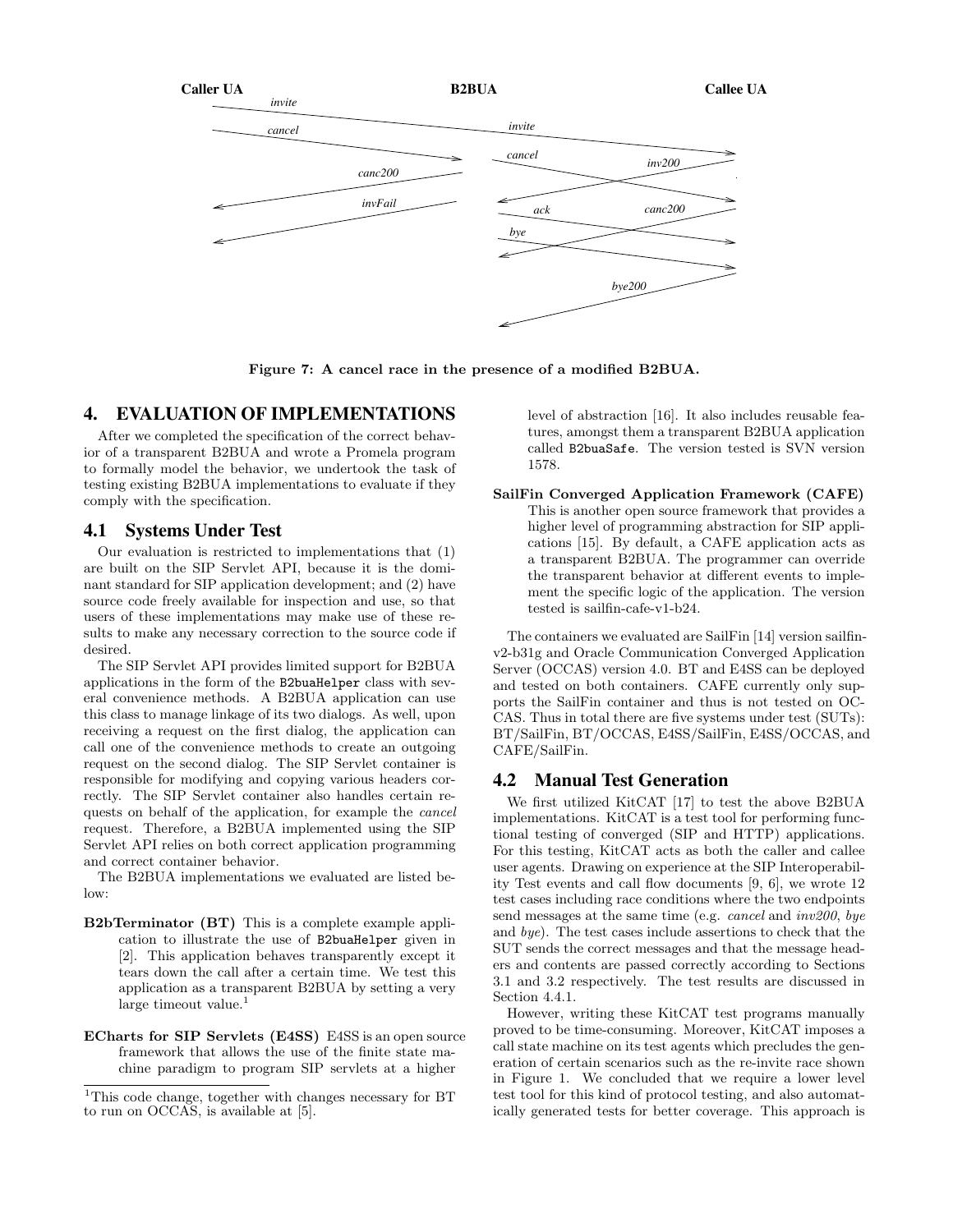discussed in the following section.

# 4.3 Model-Based Test Generation

Given the complexity of the SIP protocol, and the possible interactions that may occur between agents and a B2BUA, one might infer that the universe of possible behaviors is very large indeed. Verification confirms this: the Spin modelchecker discovers 48,966,575 unique states for our combined agent-B2BUA model. In the context of testing, this immense state space indicates that a hand-crafted test suite of 10, 20, or even 100 tests cannot possibly provide adequate coverage. The testing challenge then is to improve upon what can achieved by hand-crafting a test suite.

The approach we've chosen is to generate tests using the same model we use for verification. One advantage of this approach is that generated tests are guaranteed to conform to behaviors specified by the model. Another advantage is that it is possible, in principle, to generate a test suite that satisfies a notion of complete coverage. However, as we have seen, the tremendous size of the state space makes this latter goal impractical for any obvious notion of completeness. For this reason we've identified a series of test criteria that allow us to intuitively partition the universe of possible tests into practically sized test suites. For each test we identify:

- the length: the total number of messages sent or received by the user agents – the greater the number of messages sent, the more complex the interaction is between agents;
- the maximum queue size: the maximum number of messages that are enqueued at any time on the agent and B2BUA queues – more enqueued messages corresponds to greater channel latency or scarcity of processing resources
- the "weather profile" which is determined by the messages present in the test:
	- a "sunny day" test excludes invFail, cancel, DVR, and ackTimeout messages;
	- a "cloudy day" test includes at least one invFail or cancel message but no DVR or ackTimeout messages;
	- $-$  a "stormy day" test includes at least one  $DVR$  or ackTimeout message.

We can now identify tests that meet a particular criteria, for example: "all" sunny day tests with queue size 1 and length less than or equal to 12 (the meaning of the "all" will be qualified shortly). This test suite would correspond to moderately complex but normal behavioral interaction between agents via a B2BUA.

We use a two phase approach to automatically generate tests as shown in Figure 8. The first phase generates "test traces" from the model. A test trace is a high-level symbolic representation of a sequence of messages sent or received by the user agents via the B2BUA. The second phase translates a set of test traces to an executable test suite. Each executable test ensures that messages are sent and received in a timely fashion and in the expected order.

An example of a test trace is:



Figure 8: Two phase model-based test generation.



Figure 9: A model's states and paths.

8 (caller)[out!invite,none]:(callee)[in?invite,sdp]: (callee)[out!inv200,offer]:(caller)[in?inv200,sdp]: (caller)[out!bye,none]:(callee)[in?bye,sdp]: (callee)[out!bye200,none]:(caller)[in?bye200,sdp]: 1:1:1:ALL:1

where the first number indicates the test length, the final five colon-delimited fields indicate the individual and overall maximum queue lengths for the agents and the B2BUA (here "ALL" indicates that both agents and the B2BUA had the same maximum queue size of 1) and the remaining colondelimited fields represent messages sent or received by the agents. Thus, a test trace contains all the information required for selecting a test that meets the criteria described in the previous section.

Since the Spin model checker parses our model and traverses its state space to perform verification we chose to harness this machinery in order to generate tests. However, trace-based test generation involves recording the paths interconnecting a model's states but, being a model checker, Spin endeavors only to visit all of a model's states. Considering the example model shown in Figure 9, Spin would visit states S1 through S5 of the model shown. However, utilizing its depth-first search algorithm, Spin would completely traverse path P1 or P2 but it wouldn't completely traverse both. This is because state S4 is common to both paths so the second path would be truncated when the depth first algorithm arrives at state S4 a second time. To bridge the divide between state and path traversal we augmented our model and Spin's verifier. The agent model is augmented to maintain a record of messages sent and received by the agents. This way, each reachable state of the augmented model will include a record of the path traversed to reach the state. Spin's depth-first verifier algorithm is augmented to output a complete path (a path from the initial state to a valid end state) when it encounters one.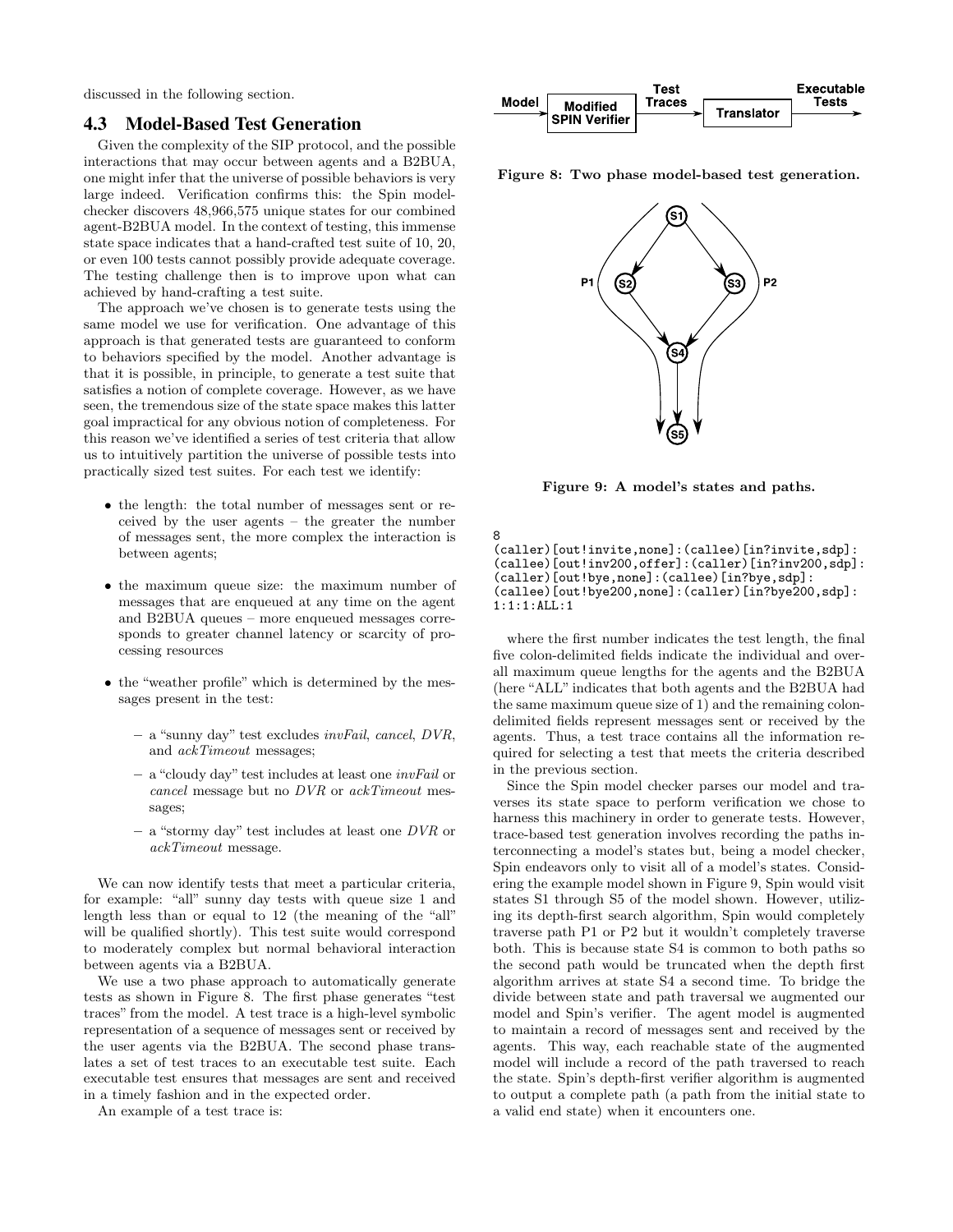It was also necessary to refine the modified B2BUA model presented in Section 3.1.4 in order to exclude tests that reflected unachievable container behavior. Containers normally serve requests in FIFO order but, using a B2BUA model that dedicates a separate request queue to each agent, tests were generated that required a container to serve one agent's requests while unfairly neglecting the other agent's requests. To eliminate this unfair behavior we replaced the B2BUA's two input queues with a single queue that is shared by the two agents. This modification ensures that the B2BUA serves requests in FIFO order the same way a container does.

Spin supports limiting a search to a pre-defined depth, where depth is defined in terms of the number of transitions traversed between model states. We use this depth limiting facility to limit the number of generated tests. For example, for a depth limit of 71 we generate 361,737 unique tests ranging from length 4 to 17, and overall maximum queue size of 5. Generating a test set this way is memory and CPU intensive. For example, generating the aforementioned tests required 105 GB of preallocated RAM and 40 CPU minutes of a single 2.40 GHz Intel Xeon processor core.

Given the enormous number of generated tests, one might expect reasonable coverage of system behavior. To confirm this intuition we inspected the tests for instances of example call flows. We confirmed that there were many representative test cases corresponding to the hand-crafted test suite described in Section 4.2. We also identified the four call flows from the "Example Call Flows of Race Conditions" RFC [6] that conform to the scope of our model and confirmed that representative tests existed for each.

Although inspection of the generated tests cases reveals excellent test coverage, inspection also reveals that the set of generated tests is not complete for the specified depth limit. For example, inspection of our tests reveals that not all message interleavings are present for all call flows. We assume that the underlying reason is that Spin's verification algorithm is not designed for traversing all paths of a model, rather it is designed for traversing all states of the model. Determining which particular aspect of the verification algorithm is responsible for compromising completeness is something we are currently investigating.

Figure 10 shows the test application architecture. The test driver is responsible for administering the generated tests and recording test results. We use the JUnit unit test framework [10] for executing a test suite and reporting test results. In addition to JUnit the tests also use the ECharts for JAIN-SIP (E4JS) API for sending and receiving SIP messages. JAIN-SIP [8] provides a transaction-user API for SIP and E4JS [4] is an abstraction layer on top of JAIN-SIP that provides facilities for managing multiple agents, in our case a caller and callee agent, sharing a SIP stack instance. The system under test is a B2BUA SIP Servlet application running in a SIP Servlet container.

#### 4.4 Test Evaluation

The following presents the results of applying the manually and automatically generated tests to the systems under test.

### *4.4.1 Results of Manually Generated Tests*

Table 1 shows the results of using KitCAT and handcrafted test cases to test the five SUTs listed in Section 4.1.



Figure 10: The test application architecture.

The results reveal two problems related to message sequencing. First, when faced with the cancel race shown in Figure 7, BT and CAFE do not send bye to terminate the right dialog even though the left dialog has been terminated.

Second, in the scenario where callee receives re-invite, sends *inv200*, but before receiving *ack* the callee sends *bye*, all three SUTs on SailFin fail. This reveals a bug in the SailFin implementation where it throws an exception if the application attempts to send a mid-dialog request before receiving the ack request, even though this is allowed by [13].

In terms of message content transparency, BT and CAFE rely on B2buaHelper class to create outgoing requests based on incoming requests. OCCAS copies unknown extension headers in this operation, but SailFin does not. However, in forwarding responses the application must copy unknown headers. E4SS uses its own code to copy headers from incoming to outgoing messages. However, this testing reveals a bug in the E4SS implementation where headers in the ack request are not copied.

#### *4.4.2 Results of Automatically Generated Tests*

We used only the OCCAS container for evaluating B2BUAs with automatically generated tests. This is because of the SailFin bug uncovered using manual testing described in the previous section. Since we did not use SailFin then we could not test CAFE. Thus in total there are two SUTs for testing with automatically generated tests: BT/OCCAS, E4SS/OCCAS. Table 2 shows the results of our testing.

Of the over 360,000 tests generated, we used the criteria described in Section 4.3 to select a manageable test suite of 2,408 tests: 257 sunny day, 1,335 cloudy day and 816 stormy day. We confirmed that these tests included the scenarios covered by our manually generated tests. Furthermore, we made sure that the cloudy day tests included cancel/invite200 races, re-invite races, and common failure scenarios. In general, we selected tests with a maximum queue size of 1 except for cases that required queue sizes of 2, such as in some cancel scenarios where two response messages can be sent in a row by an agent. Using a small queue size represents normal environmental conditions, with minimal channel latency and minimal competition for processing resources. Test length for cancel scenarios and stormy day scenarios were limited to length 11 and 13, respectively.

The test results, shown in Table 2, reveal failures in both the B2BUA applications and in the underlying OCCAS container (container failures are indicated by a <sup>∗</sup> superscript).

For the cloudy day tests, neither SUT was capable of negotiating the complexities of certain re-invite races. Testing also uncovered the same problem with BT that we uncovered using manual testing, namely the inability to properly handle a cancel/inv200 race. The E4SS B2BUA does not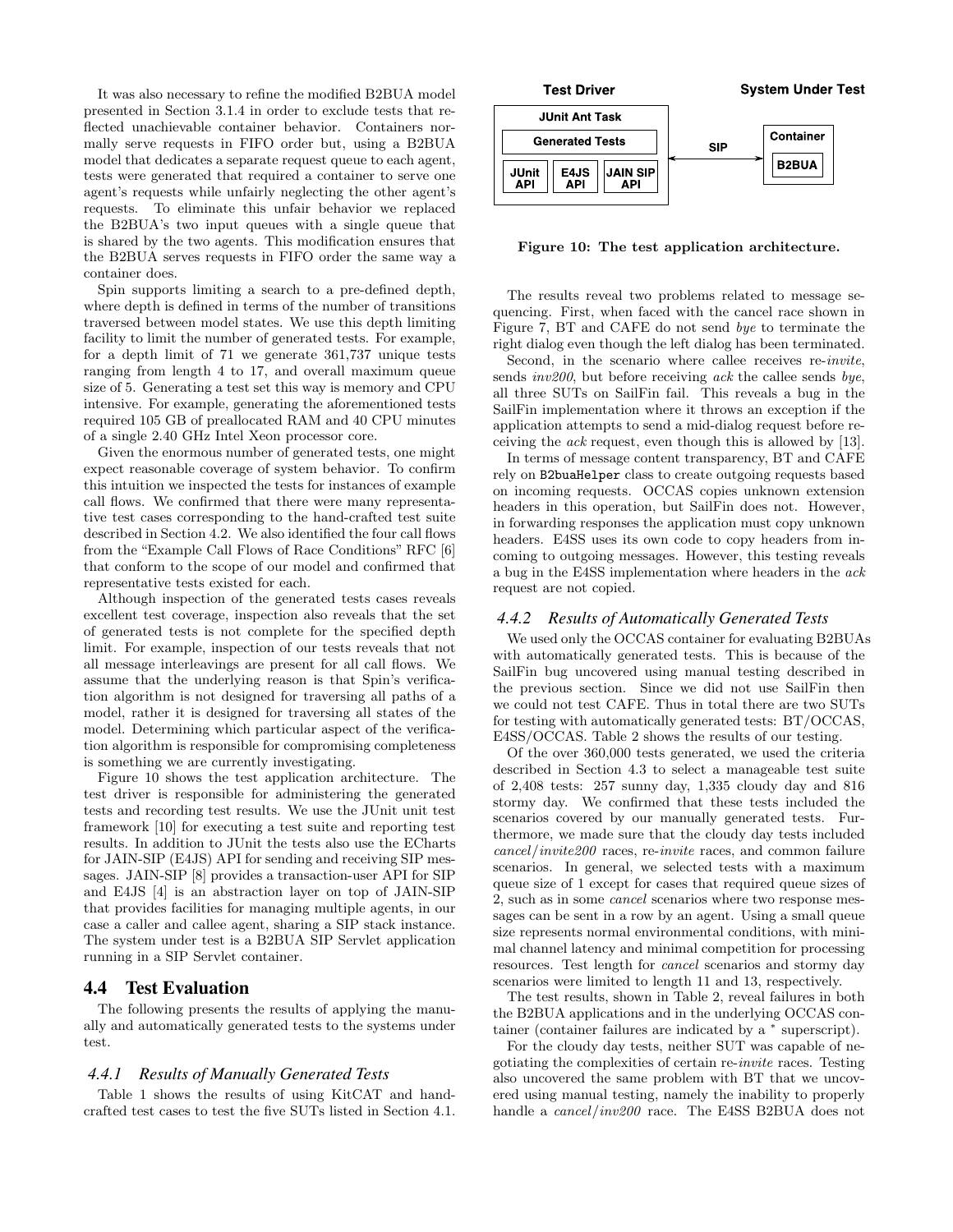| <b>SUT</b>   | Message Sequence |                                                                          | Message Content            |  |
|--------------|------------------|--------------------------------------------------------------------------|----------------------------|--|
|              | Tests passed     | Failed cases                                                             |                            |  |
| BT/OCCAS     | 11/12            | $cancel$ and $inv200$ race                                               | Partially fail: responses  |  |
| BT/SailFin   | 10/12            | cancel and <i>inv200</i> race<br>Callee sends bye before receiving $ack$ | Fail: requests, responses  |  |
| E4SS/OCCAS   | 12/12            |                                                                          | Partially fail: <i>ack</i> |  |
| E4SS/SailFin | 11/12            | Callee sends by before receiving $ack$                                   | Partially fail: <i>ack</i> |  |
| CAFE/SailFin | 10/12            | $cancel$ and $inv200$ race<br>Callee sends bye before receiving $ack$    | Fail - requests, responses |  |

Table 1: Results of Manually Generated Tests

|            | <b>SUT</b>   |                                       |              |                                                |  |
|------------|--------------|---------------------------------------|--------------|------------------------------------------------|--|
| Category   | BT/OCCAS     |                                       | E4SS/OCCAS   |                                                |  |
|            | Tests passed | Failed cases                          | Tests passed | Failed cases                                   |  |
| Sunny Day  | 257/257      |                                       | 257/257      |                                                |  |
| Cloudy Day | 830/1,335    | $56$ re- <i>invite</i> race           | 888/1,335    | $56$ re- <i>invite</i> race                    |  |
|            |              | 98 $cancel/inv200$ race               |              | $40$ outstanding requests after <i>invFail</i> |  |
|            |              | 217 request after $bye$               |              | 217 request after $bye$                        |  |
|            |              | 134 504s after dialog terminated $*$  |              | 134 504s after dialog terminated*              |  |
| Stormy Day | 568/816      | 32 canc $200$ instead of canc $DVR^*$ | 760/816      | 32 canc $\overline{200}$ instead of cancDVR*   |  |
|            |              | 196 $cancel/inv200$ race              |              | 5 outstanding requests after <i>invFail</i>    |  |
|            |              | 15 bye after $DVR^*$                  |              | 15 bye after $DVR^*$                           |  |
|            |              | 5 create final response after DVR     |              | $4 \; bye$ after $ackTimeout$                  |  |

#### Table 2: Results of Automatic Testing

propagate responses to outstanding requests after receving an invFail. Both B2BUAs continue to propagate requests after receiving a bye. Finally, the tests revealed an OCCAS container bug, where the container sends 504 responses to outstanding requests after a dialog has terminated.

For the stormy day tests we discovered that OCCAS prevents sending a bye after receiving a DVR response, even though sending a bye is specified by RFC 3261. As for the cloudy day tests, E4SS failed to propagate responses to outstanding requests after receiving an invFail and BT failed to handle cancel/inv200 races. Another OCCAS container problem is that it would sometimes send a canc200 instead of the expected cancDVR in some DVR scenarios. BT fails to propagate a message because one of BT's SipSessions no longer exists. It isn't clear if this is due to a bug in BT, the SIP Servlet specification or the OCCAS container. Finally, E4SS failed to propagate bye messages after an ackTimeout event.

#### *4.4.3 Discussion of Results*

Our testing, using both manually and automatically generated tests, reveals problems with every application and container we looked at. From this we conclude that implementing a correct B2BUA is difficult and, moreover, that comprehensive testing is necessary to validate B2BUA behavior. Our results support efforts like SailFin CAFE and E4SS whose goals include providing a reusable, correctly implemented B2BUA that hides the inherent complexity from the programmer. Furthermore, our results indicate that comprehensive application-level testing supports validating container behavior and reveals ambiguities in the SIP Servlet specification. Finally, our results support our approach to model-based test generation. Not only do our automatically generated tests uncover the same B2BUA failures that our hand-crafted tests do, but they also uncover new failures resulting from unusual stormy day call flows.

# 5. DISCUSSION AND FUTURE WORK

SIP is becoming increasingly important as the dominant protocol for IP-based telecommunications and multimedia systems. The specification of SIP is informal and in some places incomplete, inconsistent, or ambiguous. SIP is complex already and its complexity is increasing, as the protocol is extended for a variety of reasons.

This study and our previous work [18] show that this situation is both dangerous and unnecessary. With judicious use of formal specification and automated analysis, the SIP protocol can be documented in a way that is guaranteed complete, consistent, unambiguous, and correct with respect to a variety of assertions. Critical SIP components such as B2BUAs can be defined with an equivalent level of quality. These models can be exploited to generate large, comprehensive test suites for real implementations. Given the number of bugs and other problems that our work has uncovered, it is safe to say that important goals such as interoperability and reliability cannot be achieved without formal methods.

Important future work is to continue to extend the scope of the model such that commonly used extensions to the SIP protocol are included.

The B2BUA models presented here prescribe deterministic behavior. However, in some cases, we made a choice from multiple legal alternatives. For example, in the cancel race of Figure 7, the B2BUA sends ack before bye, even though it is legal to send the bye without sending a previous ack. Further study is required in order to determine the criteria used to resolve such ambiguous situations.